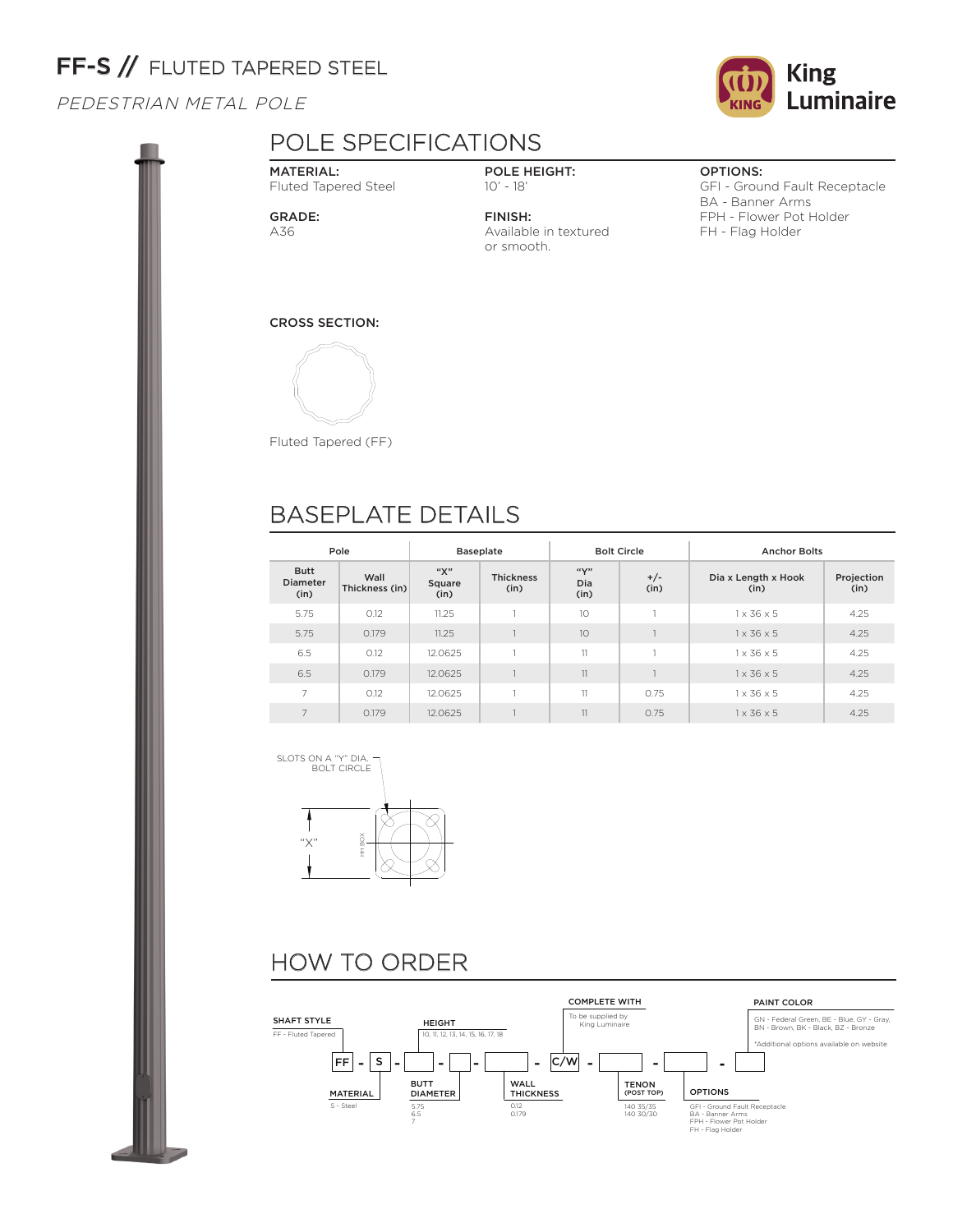FF Steel // Pole Details

FF Steel // Pole Details

## SHAFT DETAILS FF-S PEDESTRIAN METAL POLE

| <b>Nominal Mounting</b><br>Height (ft) | <b>Catalog Code</b> | Grade | <b>Butt</b><br>(in) | Tip<br>(in) | <b>Wall Thickness (in)</b> | Handhole                        | Wt.<br>$(lbs)*$ |
|----------------------------------------|---------------------|-------|---------------------|-------------|----------------------------|---------------------------------|-----------------|
| 10                                     | FF-S-10-5.75-0.12   | A36   | 5.75                | 4.35        | 0.12                       | 3" x 5" Reinforced (MIN 9" AG)  | 96              |
|                                        | FF-S-10-5.75-0.179  | A36   | 5.75                | 4.35        | 0.179                      | 3" x 5" Reinforced (MIN 9" AG)  | 125             |
|                                        | FF-S-10-6.5-0.12    | A36   | 6.5                 | 5.1         | O.12                       | 3" x 5" Reinforced (MIN 14" AG) | 111             |
|                                        | FF-S-10-6.5-0.179   | A36   | 6.5                 | 5.1         | 0.179                      | 3" x 5" Reinforced (MIN 14" AG) | 144             |
| 11                                     | FF-S-11-5.75-0.12   | A36   | 5.75                | 4.21        | O.12                       | 3" x 5" Reinforced (MIN 9" AG)  | 101             |
|                                        | FF-S-11-5.75-0.179  | A36   | 5.75                | 4.21        | 0.179                      | 3" x 5" Reinforced (MIN 9" AG)  | 132             |
|                                        | FF-S-11-6.5-0.12    | A36   | 6.5                 | 4.96        | O.12                       | 3" x 5" Reinforced (MIN 14" AG) | 117             |
|                                        | FF-S-11-6.5-0.179   | A36   | 6.5                 | 4.96        | 0.179                      | 3" x 5" Reinforced (MIN 14" AG) | 152             |
| 12                                     | FF-S-12-5.75-0.12   | A36   | 5.75                | 4.07        | O.12                       | 3" x 5" Reinforced (MIN 9" AG)  | 106             |
|                                        | FF-S-12-5.75-0.179  | A36   | 5.75                | 4.07        | 0.179                      | 3" x 5" Reinforced (MIN 9" AG)  | 139             |
|                                        | FF-S-12-6.5-0.12    | A36   | 6.5                 | 4.82        | O.12                       | 3" x 5" Reinforced (MIN 14" AG) | 123             |
|                                        | FF-S-12-6.5-0.179   | A36   | 6.5                 | 4.82        | 0.179                      | 3" x 5" Reinforced (MIN 14" AG) | 161             |
| 13                                     | FF-S-13-6.5-0.12    | A36   | 6.5                 | 4.68        | O.12                       | 3" x 5" Reinforced (MIN 14" AG) | 128             |
|                                        | FF-S-13-6.5-0.179   | A36   | 6.5                 | 4.68        | 0.179                      | 3" x 5" Reinforced (MIN 14" AG) | 169             |
| 14                                     | FF-S-14-6.5-0.12    | A36   | 6.5                 | 4.54        | O.12                       | 3" x 5" Reinforced (MIN 14" AG) | 134             |
|                                        | FF-S-14-6.5-0.179   | A36   | 6.5                 | 4.54        | 0.179                      | 3" x 5" Reinforced (MIN 14" AG) | 177             |
|                                        | FF-S-14-7-0.12      | A36   | $\overline{7}$      | 5.04        | O.12                       | 3" x 5" Reinforced (MIN 14" AG) | 142             |
|                                        | FF-S-14-7-0.179     | A36   | 7                   | 5.04        | 0.179                      | 3" x 5" Reinforced (MIN 14" AG) | 190             |
| 15                                     | FF-S-15-6.5-0.12    | A36   | 6.5                 | 4.4         | O.12                       | 3" x 5" Reinforced (MIN 14" AG) | 139             |
|                                        | FF-S-15-6.5-0.179   | A36   | 6.5                 | 4.4         | 0.179                      | 3" x 5" Reinforced (MIN 14" AG) | 185             |
|                                        | FF-S-15-7-0.12      | A36   | $\overline{7}$      | 4.9         | O.12                       | 3" x 5" Reinforced (MIN 14" AG) | 148             |
|                                        | FF-S-15-7-0.179     | A36   | $\overline{7}$      | 4.9         | 0.179                      | 3" x 5" Reinforced (MIN 14" AG) | 199             |
| 16                                     | FF-S-16-6.5-0.12    | A36   | 6.5                 | 4.26        | O.12                       | 3" x 5" Reinforced (MIN 14" AG) | 144             |
|                                        | FF-S-16-6.5-0.179   | A36   | 6.5                 | 4.26        | 0.179                      | 3" x 5" Reinforced (MIN 14" AG) | 193             |
|                                        | FF-S-16-7-0.12      | A36   | $\overline{7}$      | 4.76        | O.12                       | 3" x 5" Reinforced (MIN 14" AG) | 154             |
|                                        | FF-S-16-7-0.179     | A36   | $\overline{7}$      | 4.76        | 0.179                      | 3" x 5" Reinforced (MIN 14" AG) | 207             |
| 17                                     | FF-S-17-6.5-0.12    | A36   | 6.5                 | 4.12        | O.12                       | 3" x 5" Reinforced (MIN 14" AG) | 149             |
|                                        | FF-S-17-6.5-0.179   | A36   | 6.5                 | 4.12        | 0.179                      | 3" x 5" Reinforced (MIN 14" AG) | 200             |
|                                        | FF-S-17-7-0.12      | A36   | $\overline{7}$      | 4.62        | O.12                       | 3" x 5" Reinforced (MIN 14" AG) | 159             |
|                                        | FF-S-17-7-0.179     | A36   | $\overline{7}$      | 4.62        | 0.179                      | 3" x 5" Reinforced (MIN 14" AG) | 215             |
| 18                                     | FF-S-18-7-0.12      | A36   | $\overline{7}$      | 4.48        | 0.12                       | 3" x 5" Reinforced (MIN 14" AG) | 165             |
|                                        | FF-S-18-7-0.179     | A36   | $\overline{7}$      | 4.48        | 0.179                      | 3" x 5" Reinforced (MIN 14" AG) | 223             |

\* Weight includes the pole shaft and baseplate.

# SHAFT LOADING

|         |                     |                     | Design Information // AASHTO LTS-6, Latest Revision ** |                   |                   |                   |                   |                   |                    |                   |                   |                   |  |
|---------|---------------------|---------------------|--------------------------------------------------------|-------------------|-------------------|-------------------|-------------------|-------------------|--------------------|-------------------|-------------------|-------------------|--|
|         | Nominal<br>Mounting | <b>Catalog Code</b> | 90 MPH                                                 |                   | <b>100 MPH</b>    |                   | <b>110 MPH</b>    |                   | <b>120 MPH</b>     |                   | <b>150 MPH</b>    |                   |  |
|         | Height (ft)         |                     | Max EPA<br>(sqft)                                      | Max Load<br>(lbs) | Max EPA<br>(sqft) | Max Load<br>(lbs) | Max EPA<br>(sqft) | Max Load<br>(lbs) | Max EPA<br>(sq ft) | Max Load<br>(lbs) | Max EPA<br>(sqft) | Max Load<br>(lbs) |  |
| Loading | 10 <sup>°</sup>     | FF-S-10-5.75-0.12   | 30.3                                                   | 500               | 24.3              | 400               | 20.0              | 400               | 16.8               | 300               | 10.5              | 300               |  |
|         |                     | FF-S-10-5.75-0.179  | 41.1                                                   | 600               | 33.1              | 500               | 27.3              | 400               | 22.8               | 400               | 14.5              | 300               |  |
| $\prec$ |                     | FF-S-10-6.5-0.12    | 39.8                                                   | 500               | 32.1              | 500               | 26.5              | 400               | 22.2               | 400               | 14.0              | 300               |  |
|         |                     | FF-S-10-6.5-0.179   | 57.1                                                   | 700               | 46.3              | 600               | 38.2              | 500               | 32.0               | 500               | 20.4              | 400               |  |
| Steel   | 11                  | FF-S-11-5.75-0.12   | 27.2                                                   | 400               | 21.7              | 400               | 17.8              | 300               | 14.9               | 300               | 9.4               | 200               |  |
| 뜐       |                     | FF-S-11-5.75-0.179  | 36.7                                                   | 500               | 29.5              | 400               | 24.2              | 400               | 20.2               | 400               | 12.8              | 300               |  |
|         |                     | FF-S-11-6.5-0.12    | 35.6                                                   | 500               | 28.8              | 400               | 23.7              | 400               | 19.9               | 300               | 12.5              | 300               |  |
|         |                     | FF-S-11-6.5-0.179   | 50.8                                                   | 700               | 41.1              | 600               | 34.0              | 500               | 28.5               | 400               | 18.1              | 300               |  |